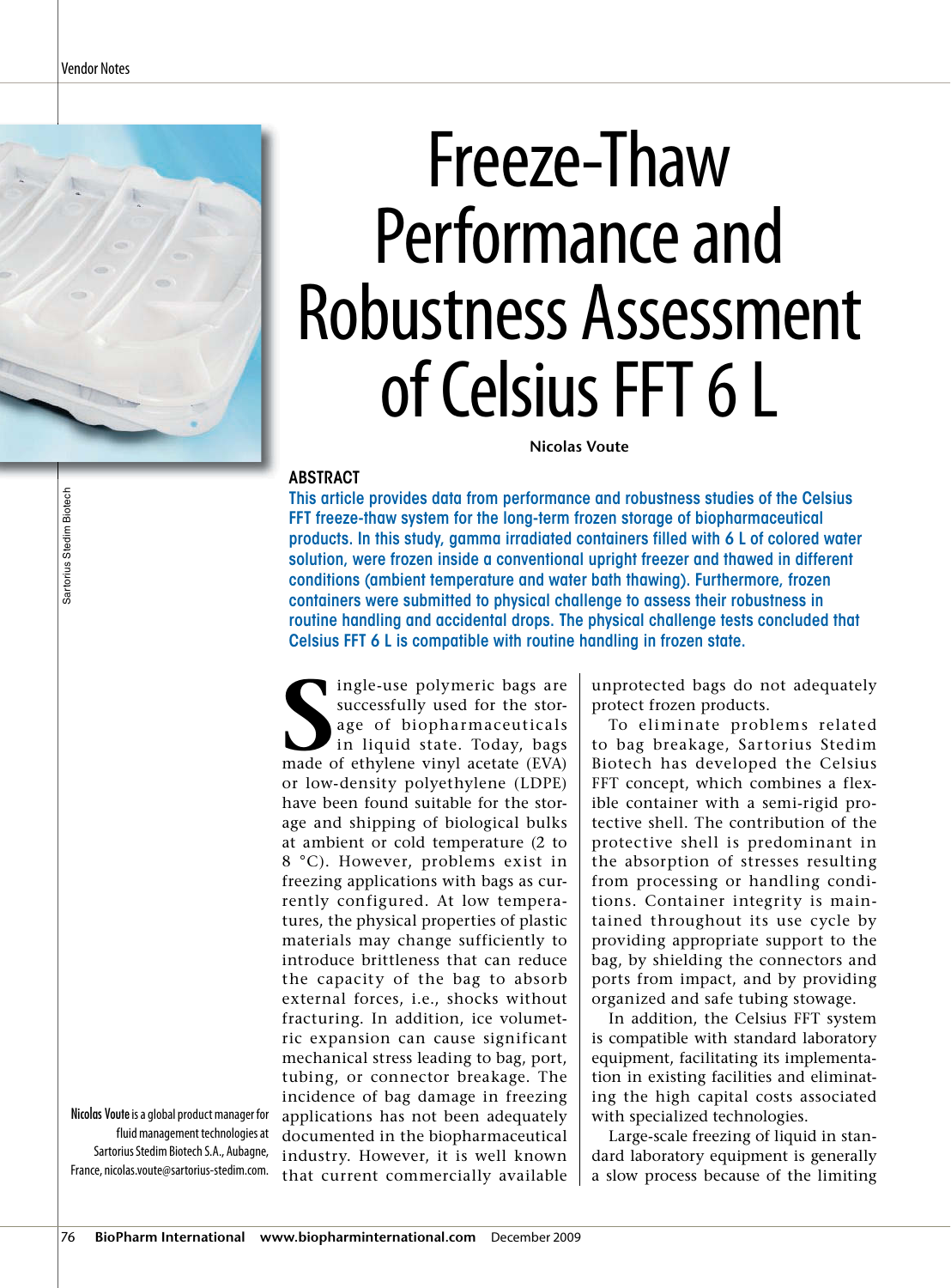cooling capacity of the freezing equipment, the low heat transfer coefficient, and the large freezing distance of the container. To circumvent these effects, the Celsius FFT system uses multiple small containers (e.g., 6 L) with a large external surface-to-volume ratio and specific design features to maximize heat transfer.

The objective of this study was to evaluate the freeze-thaw performance of Celsius FFT and to demonstrate if it is well adapted for freezing protein solutions for process development or small-volume manufacturing, when very rapid freezing kinetics is not required.

### MATERIALS AND METHODS

Celsius FFT 6 L—MPC (Ref. fzb111789) was sourced from Sartorius Stedim Biotech. This integral container is composed of a S71 2-D bag encapsulated inside a protective shell (Figure 1). The S71 bag insures sterile containment of the biopharmaceutical product. The high-density polyethylene (HDPE) semi-rigid shell provides support to the flexible container and protection against impact and vibration. The container is provided ready-to-use because the bag and the shell are factory assembled and sterilized by gamma irradiation.

The S71 film used in the manufacturing of the bag chamber is a multi-layer, co-extruded, high gas barrier film, containing EVA copolymer as fluid contact layer and ethylene vinyl alcohol polymer as gas barrier layer. The film has been extensively characterized for liquid and frozen storage of biopharmaceuticals.

For this study, a Celsius FFT 6 L bag was modified with the addition of a spike port. A T-type thermocouple was introduced in the bag through the septum of the spike port. The thermocouple tip was located 18 cm from the tubing port in the bag center line. Additional thermocouples were placed on the top and bottom faces of the container, between the shell and the bag's external surface. A last thermocouple was used to monitor the temperature of the environment (freezer chamber or water bath). Temperature monitoring was performed with an Almeno 5990-2 (Ahlborn) data acquisition system.

Freezing experiments were performed inside a –86 °C ULT Forma, (621 L) upright

Figure 1. Celsius FFT 6 L: a S71 bag encapsulated inside a high-density polyethylene shell



Figure 2. Celsius FFT 6 L orientation in impact tests



The Celsius FFT system uses multiple small containers with a large external surface-to-volume ratio and specific design features to maximize heat transfer.

freezer (Thermo Scientific) with a –70 °C temperature set point. Two Celsius FFT containers were frozen for each experiment. Thawing experiments were performed in a 20 °C water bath without agitation or at room temperature with exposure to ambient air.

The robustness of the Celsius FFT 6 L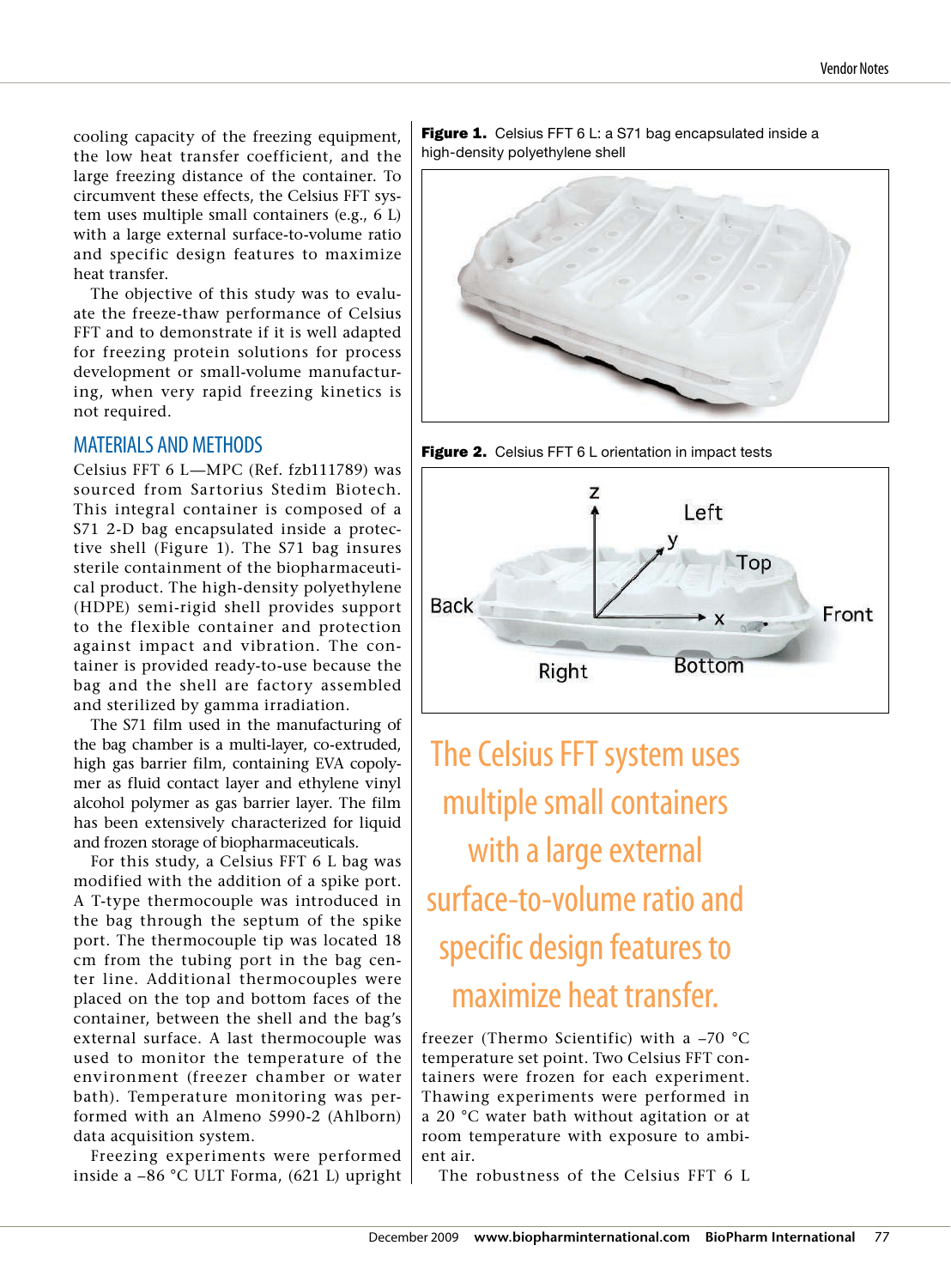**Figure 3.** Celsius FFT 6 L: Freeze profile in a  $-70$  °C upright freezer (freezer: temperature inside the upright freezer; bottom: temperature of the external bottom face of the bag; top: temperature of the external top face of the bag; bag: temperature inside the bag)











under routine operating freeze-thaw conditions and accidental drops was assessed with the following physical challenges.

### **Test Representative of Routine Operations**

The integrity of each new bag was tested with a pressure decay leak test (ASTM F2095) before assembly with the shells and sterilization by gamma irradiation. Three sterile Celsius FFT containers were filled with a colored solution to the recommended nominal volume (6 L) and inspected. The containers were frozen in the upright freezer with a –70 °C temperature set point for 24 h. Each container was then removed from frozen storage and immediately submitted to a handling test composed of five series of lifting, 180° rotation along the Y-axis (Figure 2), and drop down to the bench. The containers were then thawed in a 25 °C water bath and inspected. After drainage, each bag was dissembled from the shell and inspected. The bag integrity was tested with the pressure decay leak method.

### **Test Representative of Accidental Conditions**

The integrity of each new bag was tested with a pressure decay leak test (ASTM F2095) before assembly with the shells and sterilization by gamma irradiation. Ten sterile Celsius FFT containers were filled with a colored solution to the recommended nominal volume (6 L) and inspected. Five test containers were then submitted to a 50 cm free fall drop, flat on front  $([-X]$  on Figure 2) and five to a 50 cm free fall drop, flat on bottom ([–Z] on Figure 2). Three additional containers were prepared as above and frozen in the upright freezer with a  $-70$  °C temperature set point, for 24 h. The three containers were then submitted to a 50 cm free fall drop, flat on back ([–X] on Figure 2). The containers were then thawed in a 25 °C water bath and inspected.

The shell and the fasteners were inspected after each drop test. The film, the bag seam, the fill line, and the connector were inspected after disassembly of the bag from the shell. The bag integrity was then tested with the pressure decay leak method.

### RESULTS AND DISCUSSION

Two Celsius FFT containers were filled with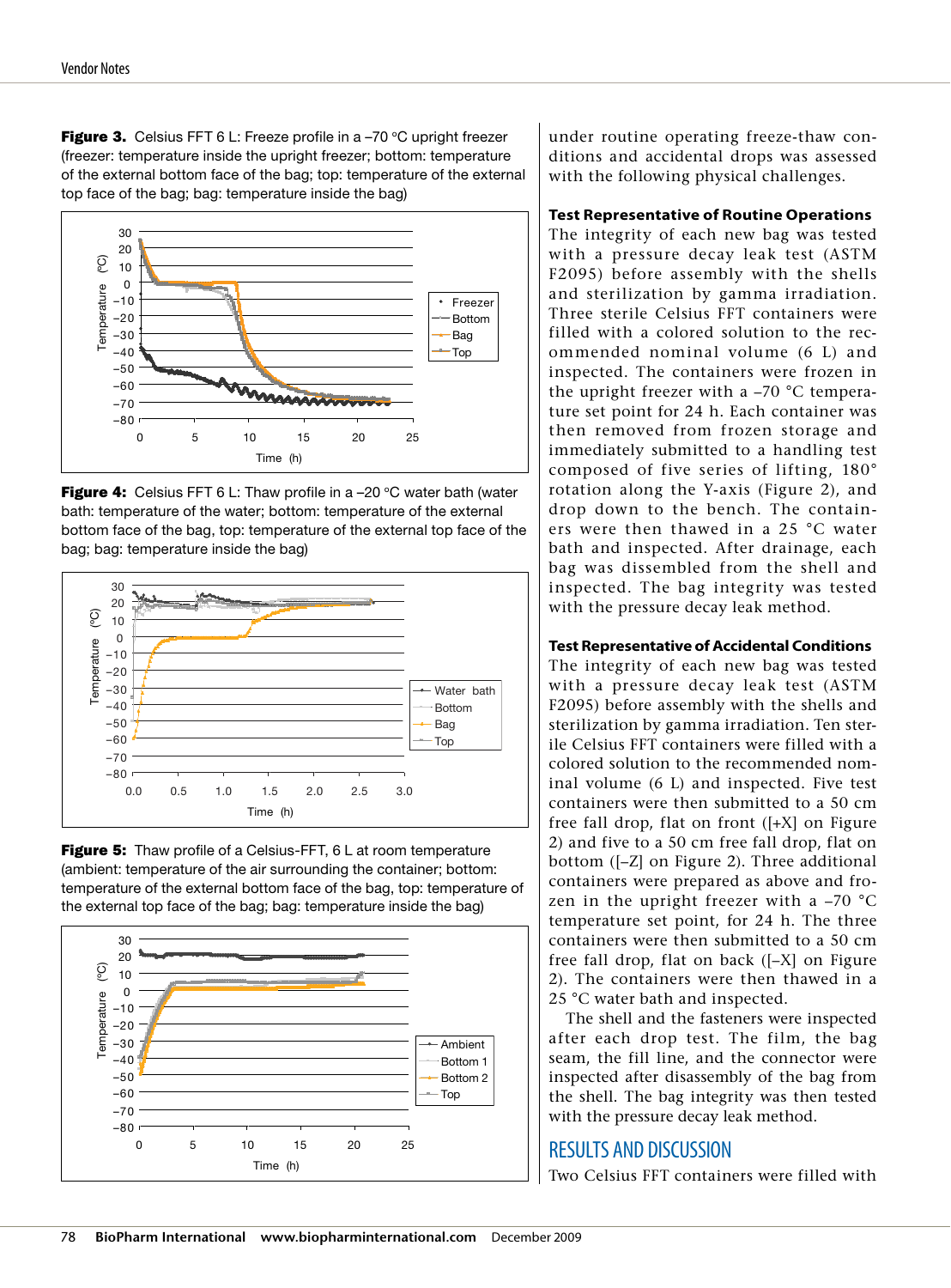6 L of colored water and frozen in the upright freezer with a –70 °C temperature set point. The freeze temperature profile of one container was recorded for each experiment. A typical freeze temperature profile is shown in Figure 3. The freeze performances of two consecutive cycles are summarized in Table 1.

It took an average of 13 h to bring the product temperature from 23 to –60 °C and 22.6 h to reach a final temperature of 69 °C (Table 1). The product temperature graph is showing the expected profile with a phase change plateau at 0 °C, corresponding to the release of the latent heat, followed by

a sharp decrease of the temperature during the cooling of the ice. The leveling of the temperature profile toward the end of the cycle is caused by the decrease of the temperature driving force.

Thaw tests were performed in a water bath maintained at 20 °C. The temperature of the bath was adjusted at regular intervals with the addition of hot water. No agitation was used to homogenize the water temperature or increase the heat transfer efficiency. Water bath thaw was initiated following 15 min storage of the frozen container at room temperature. A typical thaw temperature profile is shown in Figure 4. It took 93 min to bring the product temperature from –60 to +2 °C with an average bath temperature of  $20 °C$ .

Thaw at room temperature with the Celsius FFT 6 L standing flat on a bench was also tested. Thaw profile at room temperature is shown in Figure 6: Array of two stacked Celsius FFT 6 L showing large peripheral venting holes favorable for unhindered heat transfer



**Table 1:** Freeze times of Celsius FFT 6 L in a –70 °C upright freezer (two freeze experiments<br>with two Celsius FFT 6 L each)  $\frac{1}{\sqrt{2}}$  . The cells  $\frac{1}{\sqrt{2}}$  is  $\frac{1}{\sqrt{2}}$  . The cells  $\frac{1}{\sqrt{2}}$ 

|                                                 | 1st cycle | 2nd cycle |
|-------------------------------------------------|-----------|-----------|
| Freeze time (+23/–60 °C) [h]                    |           | 12.8      |
| Freeze time (+23/99% of temperature target) [h] | 22.4      | 22.8      |

|  | <b>Table 2:</b> Results of the physical challenge tests with the Celsius FFT 6 L |  |
|--|----------------------------------------------------------------------------------|--|
|  |                                                                                  |  |

| <b>Container</b><br>number | <b>Physical challenge</b>            |                  |                                                           |                |
|----------------------------|--------------------------------------|------------------|-----------------------------------------------------------|----------------|
|                            | <b>Temperature <math>(°C)</math></b> | Drop height (cm) | <b>Test conditions</b>                                    | <b>Results</b> |
| 1                          | $-70$                                |                  |                                                           | Pass           |
| $\overline{2}$             |                                      | N/A              | 5x lifting, Y-axis rotation<br>and drop back to the bench | Pass           |
| 3                          |                                      |                  |                                                           | Pass           |
| 4                          | 23                                   |                  |                                                           | Pass           |
| 5                          |                                      |                  |                                                           | Pass           |
| 6                          |                                      | 50               | Free fall flat on front [+X]                              | Pass           |
| 7                          |                                      |                  |                                                           | Pass           |
| 8                          |                                      |                  |                                                           | Pass           |
| 9                          | 23                                   |                  |                                                           | Pass           |
| 10                         |                                      |                  |                                                           | Pass           |
| 11                         |                                      | 50               | Free fall flat on bottom [-Z]                             | Pass           |
| 12                         |                                      |                  |                                                           | Pass           |
| 13                         |                                      |                  |                                                           | Pass           |
| 14                         | $-70$                                |                  |                                                           | Pass           |
| 15                         |                                      | 50               | Free fall flat on front [-X]                              | Pass           |
| 16                         |                                      |                  |                                                           | Pass           |

#### Table 3: Acceptance criteria of the physical challenge test

| <b>Test method</b> | Acceptance criteria                                                                                                                                                        |
|--------------------|----------------------------------------------------------------------------------------------------------------------------------------------------------------------------|
| Visual inspection  | Absence of gross leak<br>Absence breaks, cracks, splits, or holes on the shell<br>Absence of break on the fastener<br>Absence of damage of the inlet tubing and connectors |
| Integrity test     | Pressure hold at 0.6 bar in restrained plate fixture                                                                                                                       |